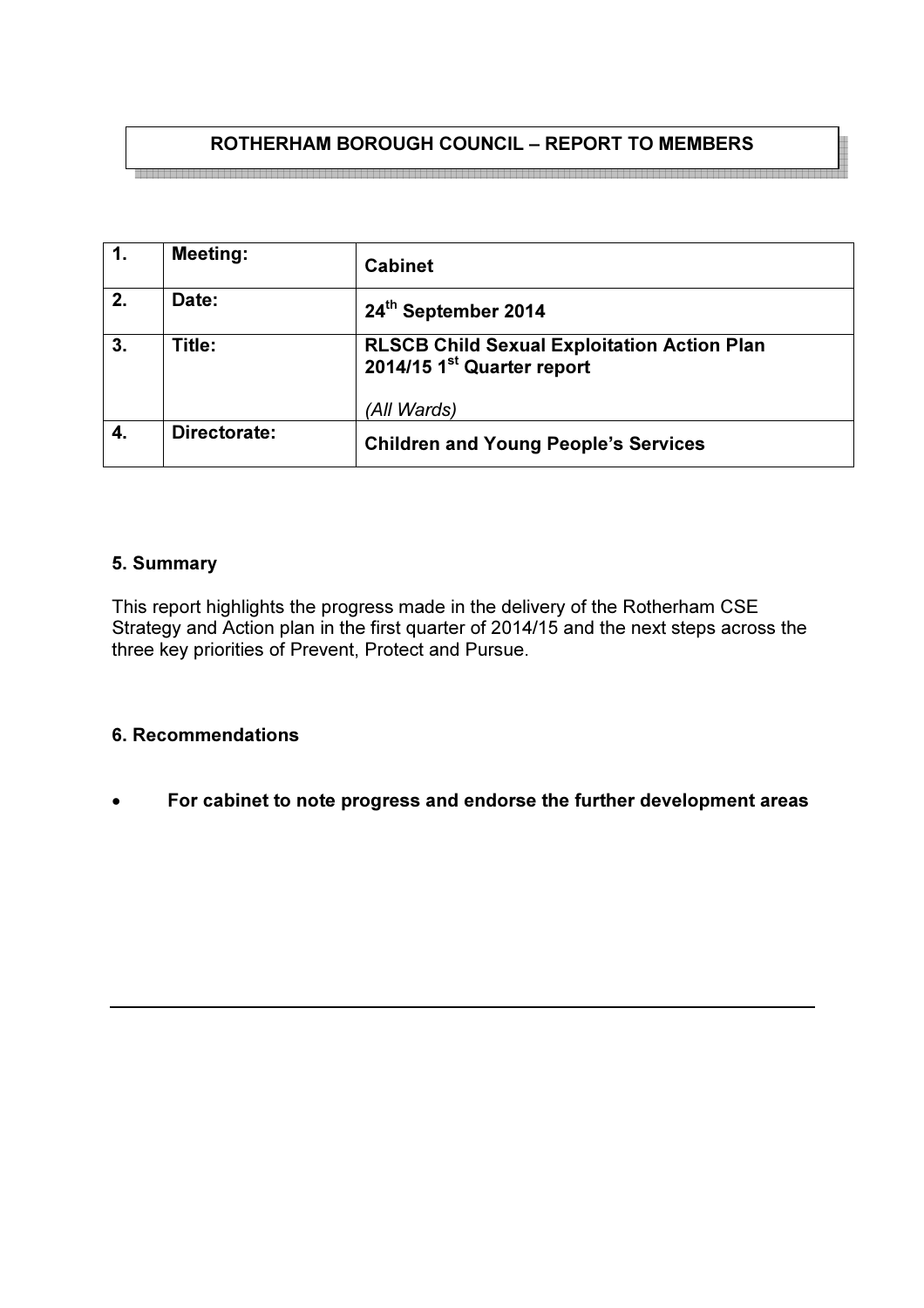#### 7. Proposals and Details

Rotherham's Child Sexual Exploitation (CSE) Strategy is a three year plan published in April 2013 accompanied by a multi-agency delivery action plan.Child Sexual Exploitation (CSE) is recognised nationally as one of the most important challenges facing agencies today. It has a serious long term and lasting impact on every aspect of a child or young person's life including their health, physical and emotional wellbeing, educational attainment, personal safety, relationships, and future life opportunities.

Since it's publication Cabinet have received regular quarterly reports on the delivery of the multi-agency delivery action plan. This report provides details of further progress achieved in the first quarter of 2014/15 (April - June 2013).

Significant progress was made during 2014/15, outlined in the recent Annual Report. Following this the action plan and it's strategic objectives was further reviewed and refined to remove completed actions and ensure it focused on remaining areas of multi-agency improvement.

Cabinet considered the Jay Report on 3rd September, 2014. 15 recommendations were identified by Professor Jay and Cabinet requested a further 4. All of these have been incorporated into the CSE Action Plan and will be reported on in future progress reports to the LSCB and Cabinet.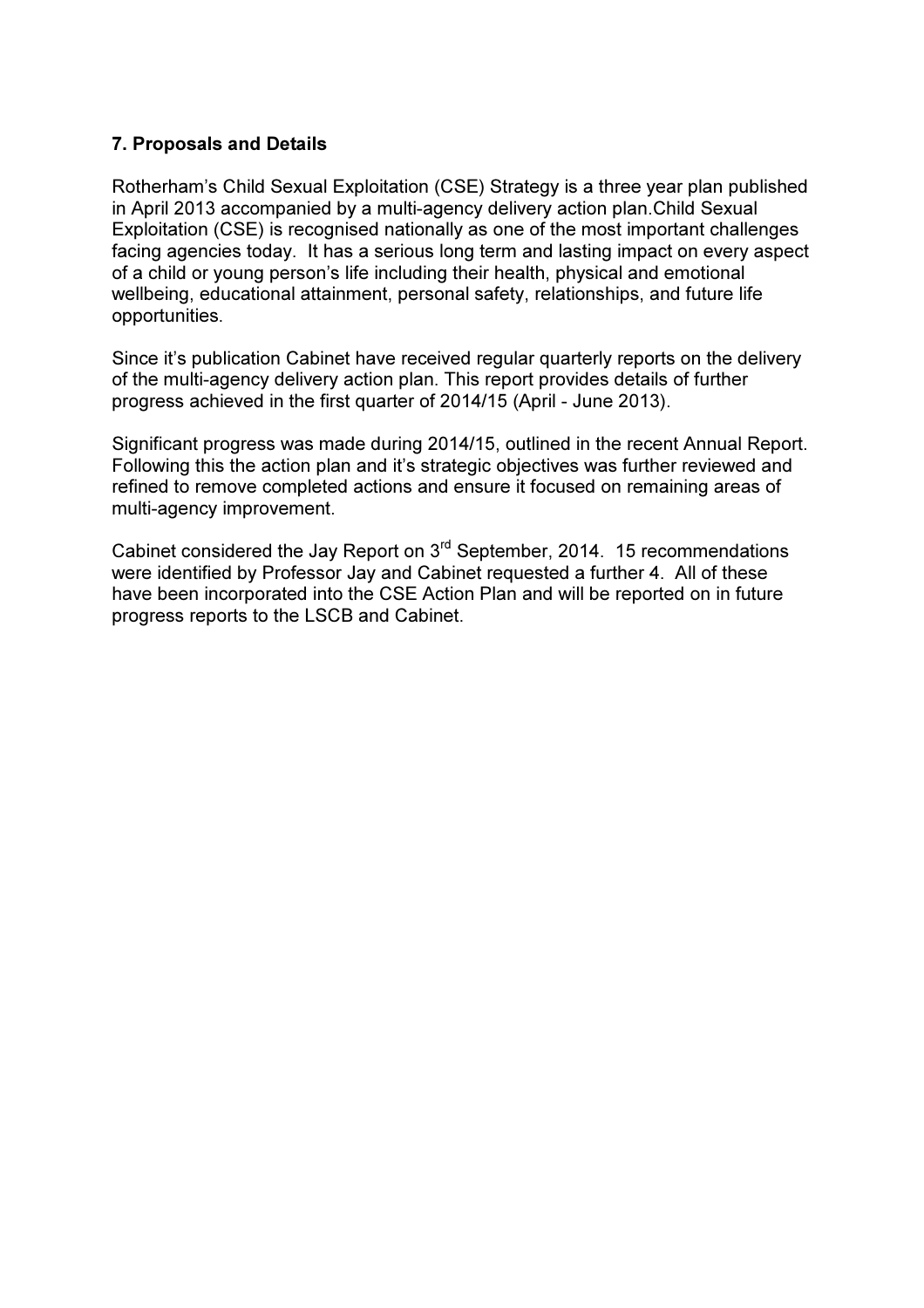# LEADERSHIP

#### Cross Cutting across Prevent, Protect and Pursue

Strategic Action 1: The RLSCB will improve the clarity of governance and strengthen leadership arrangements to ensure an effectice multi-agency response to CSE

#### **Achievements**

Multi-agency Performance Data and Information continues to be developed, collated and published within a monthly tactical team briefing document and shared at both the CSE Operational Managers group and the Safeguarding Board CSE Sub-Group.

The data is alongside narrative on current police operations, good news stories and details of children deemed the highest risk. From this the groups can discuss, challenge and jointly address any issues arising either in the service or on individual cases. The narrative around the children, young people and perpetrators also gives the team opportunity to describe 'impact' where the activity data alone does not provide a qualified picture.

The local safeguarding children's quality assurance framework was revised at the end of March 2013. Within this is a programme of thematic audit days, in May CSE was the subject of the first of these audit days. The results have informed a number of recommendations associated with improving consistency in relation to CSE Risk Assessment updates and improving clarity on their use for social care cases being led by workers outside the CSE Team.

To address this a set of minimum standards for risk assessment updates have now been agreed. In addition the production of a CSE Framework for Professionals will enable the dissemination to all agencies the key information they need to support them in the identification, referral and assessment process for children and young people at risk or experiencing CSE.

#### Next Steps

The implementration of a central Multi-Agency Safeguarding Hub (known as a MASH) for children and young people is well underway. The initial co-location phase has been completed bringing together the CSE Team, other Public Protection Unit officers, voluntary and community service colleagues, health representatives, integrated youth service support workers and social services Contact and Referral Team to Riverside House. This will allow improved joint working not only for CSE but also for Domestic Abuse, anti-social behaviour and the wider safeguarding children agenda. Following co-location the second phase of implementation will be to bring together separate multiple agency processes into a single MASH process to improve efficiencies, achieve consistency and ensure all partners are responding together effectively to safeguard children.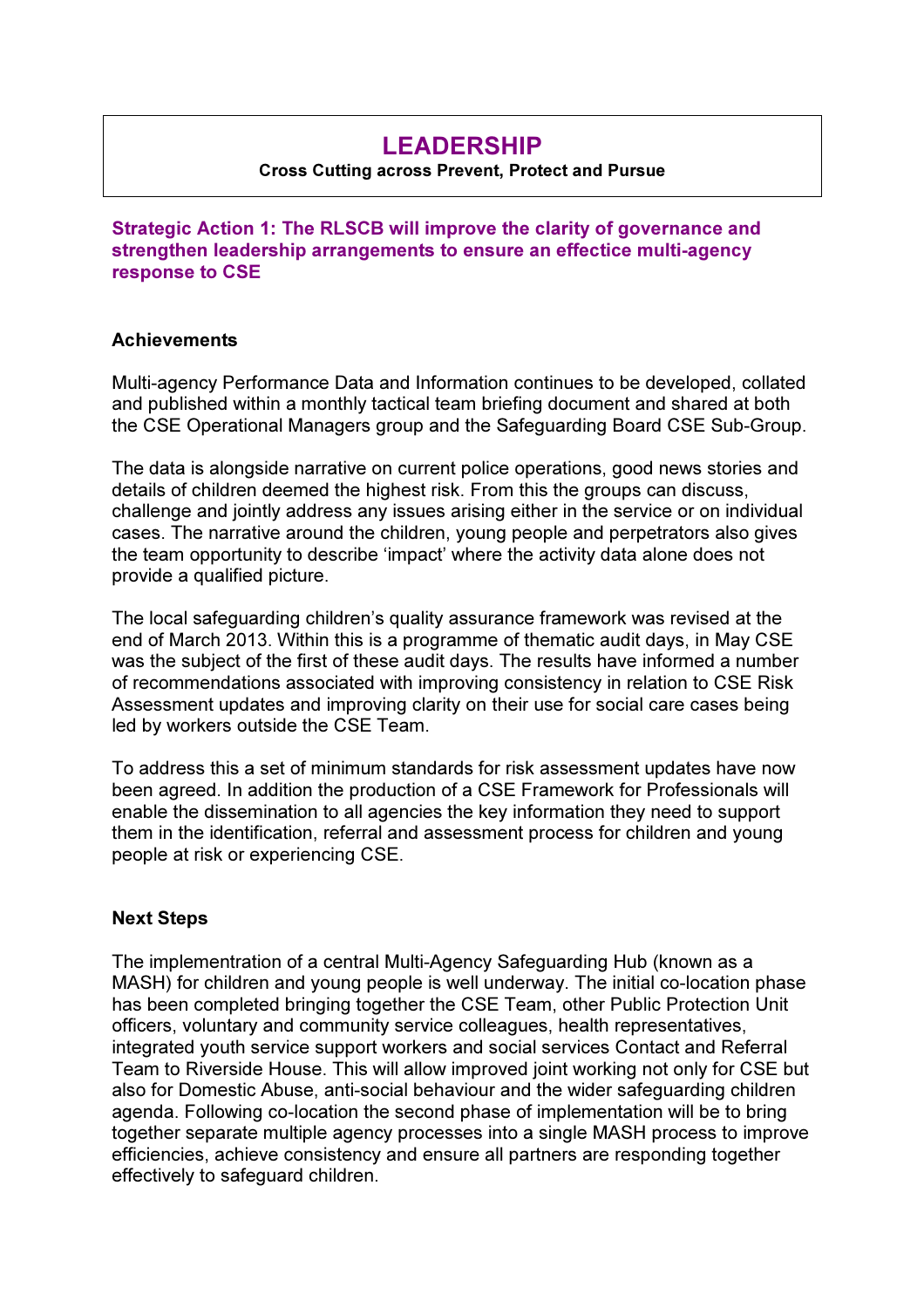# PREVENT

## Making it more difficult to exploit children

Strategic Action 2: The RLSCB will deliver an effective co-ordinated training, community and schools awareness programme through a multi-agency "Learning, Development and Awareness Strategy"

#### **Achievements**

CSE is now clearly incorporated within the RLSCB training and development framework both in specialist targeted courses and through additional content within existing safeguarding awareness workshops. Staff are encouraged to attend the appropriate level of training for their role based on their responsibilities and amount of direct interaction with children, young people and famlies.

Senior safeguarding health professionals received and participated in sexual exploitation training specifically to health provision.

#### Next Steps

Following a review of available CSE e-learning packages RLSCB Learning and Improvement Sub-group have selected the National College of e-academy package to roll-out across the partnership to raise general CSE awareness with staff who don't necessarily work direct with children and young people. This will support an 'Eyes and Ears' approach across the borough.

Unfortunately due to technical issues this roll-out has been delayed. These issues have been addressed and rollout is expected by October.

Designated health professionals also identified a gap in learning around perpetrators and plans are in place to address this in the autumn.

Strategic Action 3: The RLSCB will deliver targeted communications to ensure consistent and accurate messages are shared with all, in support of public awareness and improved confidence in delivery

#### **Achievements**

The communication leads of all partners are working together and with the local, regional, national and specialist media to aid accurate, informed and balanced reporting of CSE issues, and proactively publicise successful actions being taken by the partner agencies in combating and preventing CSE.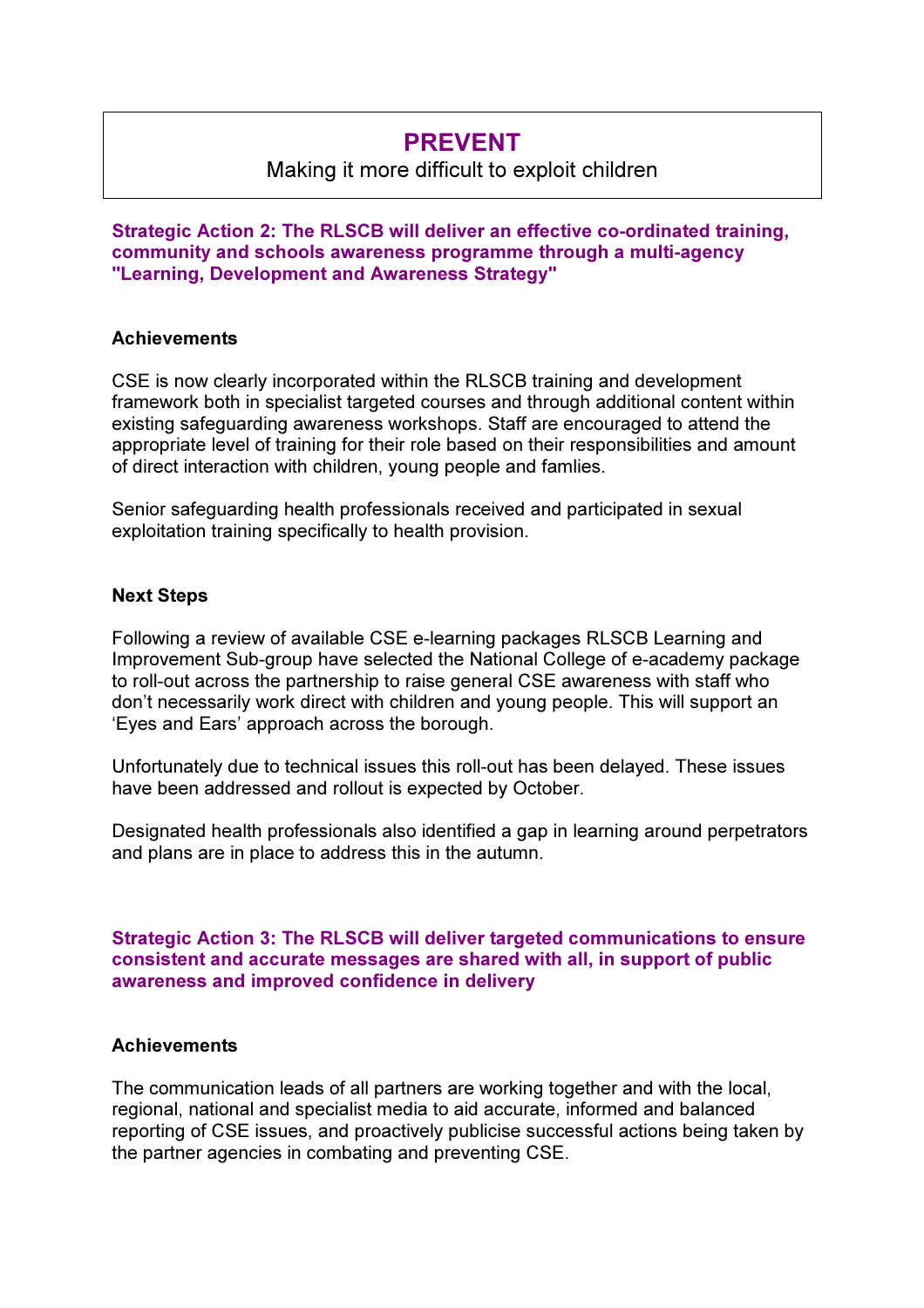The Voluntary Sector Consortium has been commissioned to build awareness in the community including hard-to-reach groups and parents. And we are actively building links between the CSE Sub-Group and the Roma Strategic group.

We are improving our digital engagement and have carried out a a social media 'blast' campaign using Twitter and Facebook as primary channels (using the hashtag '#ssiyss')

#### Next Steps

At the time of this report was written the Media and Communications teams were preparing for the publication of the independent inquiry and promotion of the new MASH arrangements at Riverside house.

NHS England colleagues are developing a pocket sized guide for information sharing following the addendum to their South Yorkshire procedures.

| <b>Data Summary - PREVENT</b>                                                               |         |                |                                                |
|---------------------------------------------------------------------------------------------|---------|----------------|------------------------------------------------|
| <b>MEASURE</b>                                                                              | 2012/13 | 2013/14        | $2014/151^{\text{st}}$<br>Otr<br>(end of June) |
| Numbers attending training and/or awareness raising Events                                  |         |                |                                                |
| Police Supervising Officers trained in CSE                                                  | 110     | $\Omega$       | $\Omega$                                       |
| Ward Members trained in CSE                                                                 | 45      | 15             | 0                                              |
| Senior Managers trained in CSE                                                              | 19      | $\Omega$       | $\Omega$                                       |
| Staff undertaken multi-agency training on CSE                                               | 171     | 48             | 0                                              |
| Multi-agency staff trained on the lessons learned from<br>the Child 'S' Serious Case Review | 175     | 37             | $\Omega$                                       |
| Ward Members attended 'one off Local Government<br>Yorkshire and the Humber conference      | 36      | n/a            | n/a                                            |
| Neighbourhood Watch Co-ordinators trained                                                   |         | 24             | 0                                              |
| <b>Parish Councillors trained</b>                                                           |         | 11             | $\Omega$                                       |
| RMBC - CYPS Staff                                                                           |         | 48             | 9                                              |
| NHS Rotherham / TRFT (Hospital)                                                             |         | 40             | 16                                             |
| <b>Schools Staff and Governors</b>                                                          |         | 71             | 3                                              |
| Voluntary or independent organisations                                                      |         | 29             | 11                                             |
| <b>Health Other</b>                                                                         |         | 4              | $\Omega$                                       |
| <b>RMBC Other</b>                                                                           |         | $\overline{2}$ | 1                                              |
| Local Business representatives                                                              |         | 58             | 6                                              |
| Early Years (children's centres, childminders etc)                                          |         | $\Omega$       | 1                                              |
| South Yorkshire Fire and Rescue                                                             |         | 0              | 1                                              |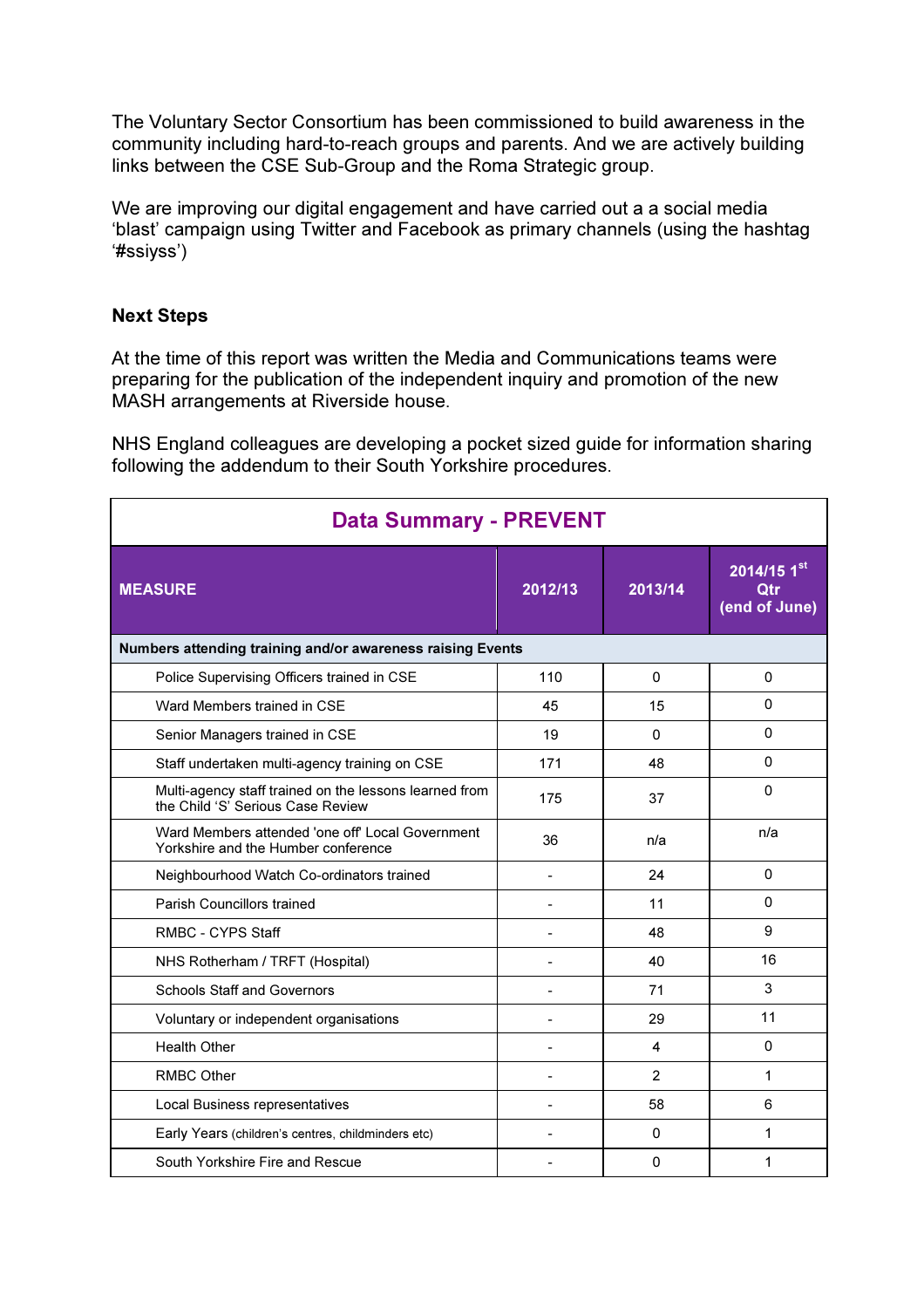| <b>Data Summary - PREVENT</b>                                         |               |               |                                     |
|-----------------------------------------------------------------------|---------------|---------------|-------------------------------------|
| <b>MEASURE</b>                                                        | 2012/13       | 2013/14       | 2014/15 1st<br>Otr<br>(end of June) |
| TOTAI                                                                 | 556           | 411           | 48                                  |
| Number attending 'Train the Trainer' courses                          | $\Omega$      | 8             | $\Omega$                            |
| CSE Team - Training and awareness of Children and Young People        |               |               |                                     |
| Number of pupils involved in CSE education work                       | 911           | 1320          | 456                                 |
| Number of awareness and promotional events                            | Not collected | Not collected | 3                                   |
| Number of young people engaged in awareness and<br>promotional events | Not collected | Not collected | 250                                 |
| IYSS Awareness Raising via Informal Curriculum sessions               |               |               |                                     |
| Number of sessions with young people on<br>'Relationships'            | Not collected | 2207          | 146                                 |
| Number of sessions with young people on 'Sexual<br>Health'            | Not collected | 750           | 104                                 |
| Number of sessions with young people on 'CSE'                         | Not collected | 252           | 28                                  |
| Youth Start attendances for;                                          |               |               |                                     |
| Sexual Health                                                         | Not collected | 1181          | 0                                   |
| Sex and Relationship Education                                        | Not collected | 1239          | $\Omega$                            |
| Safe@Last Education Projects                                          |               |               |                                     |
| Number of children attending assembly sessions                        | Not collected | Not collected | 0                                   |
| Number of professionals attending assembly sessions                   | Not collected | Not collected | $\Omega$                            |
| Workshop sessions                                                     | Not collected | Not collected | 226                                 |
| Number of professionals attending workshop sessions                   | Not collected | Not collected | $\overline{7}$                      |
| Number of children attending Year 6 Crucial Crew<br>Project           | Not collected | Not collected | $\Omega$                            |

The contents of the data and performances will continue to be developed and therefore measures may change/expand in the future.

Please note awareness raising in schools and with young people is likely to be affected by seasonal trends ie School Holiday periods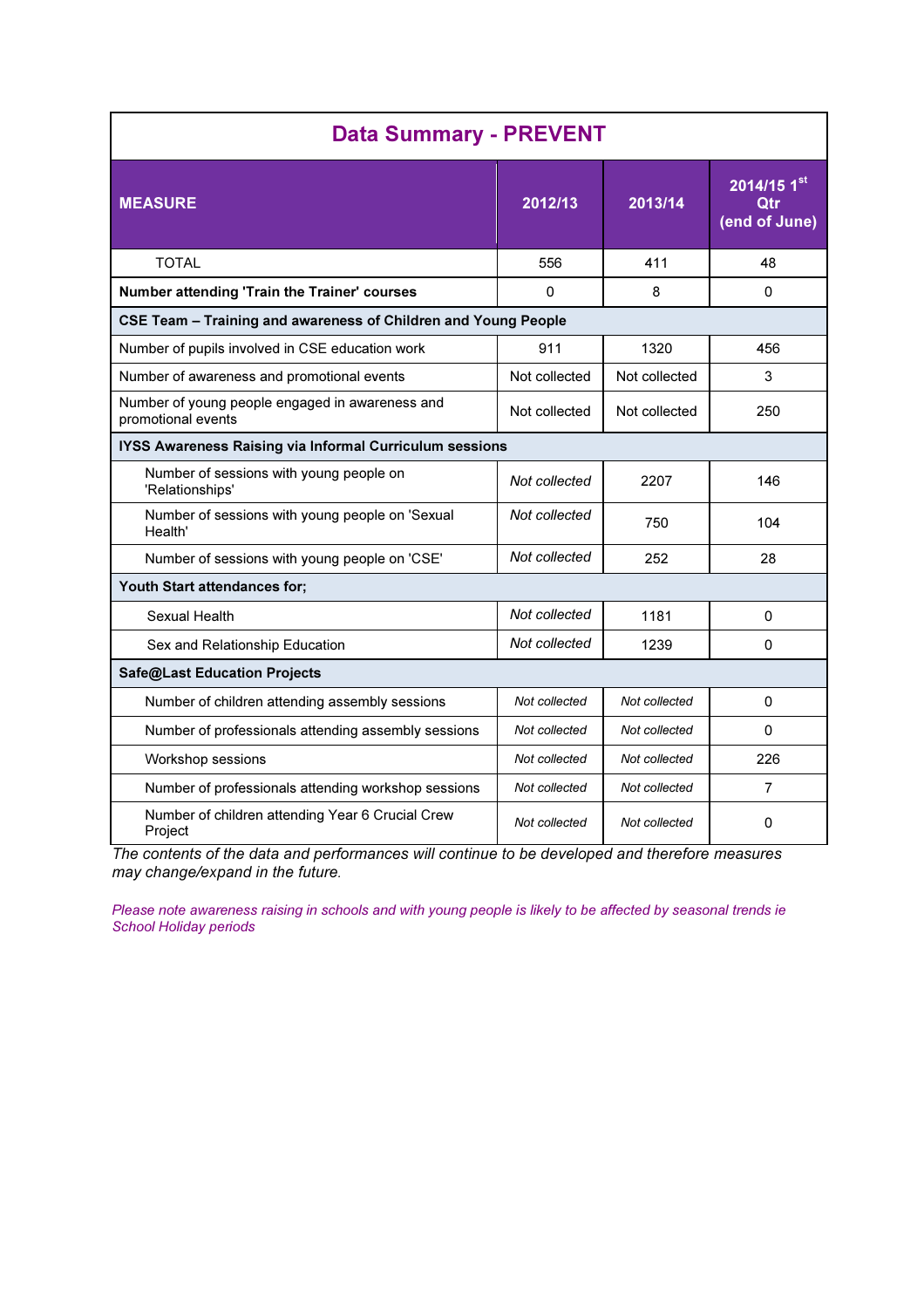# PROTECT

# Identifying and safeguarding children who are at risk

Strategic Action 4: The RLSCB will continue to review the effectiveness of single and multi-agency processes and procedures to ensure they are effective, efficient and fit for purpose to support the protection of children and young people from the risks and impact of CSE

#### **Achievements**

As mentioned previously the development of the MASH will review single and multi agency processes and procedures and support the delivery of this action.

A local 'CSE Framework for Professionals' has been drafted and will be published in September. This will bring together a range of existing information and tools into a single reference document for partnership staff to;

- enable them be aware of the risk indicators of child exploitation
- be able to consistently assess a child or young person's level of risk of child sexual exploitation
- ensure a shared understanding of the CSE model in Rotherham
- **•** ensure a child, young person or their family accesses the 'right support at the right time'

Creation of this framework has allowed the key CSE documents and processes to be reviewed, refined and formalised. The content is still out for consultation but the document currently includes;

- **•** clarification on the role and remit of the CSE team
- CSE multi-agency threshold descriptors
- Service pathway between the CSE Team and Integrated Youth Support Service
- Details of the content and use of the CSE Risk Assessment tool and minimum review standards

#### Next Steps

RMBC Service Improvement Officers are working with the CSE Operational Managers Group to look at the information young people and their families receive at first point of contact with the CSE Team. This ensure they are fully informed and understand the reasons for the team's involvement, the support they will receive and possible outcomes.

Colleagues in the Health community are working together to review their own potential CSE pathways and how these can be improved (including pharmacists, school nurses, substance misuse services and Genitourinary medicine)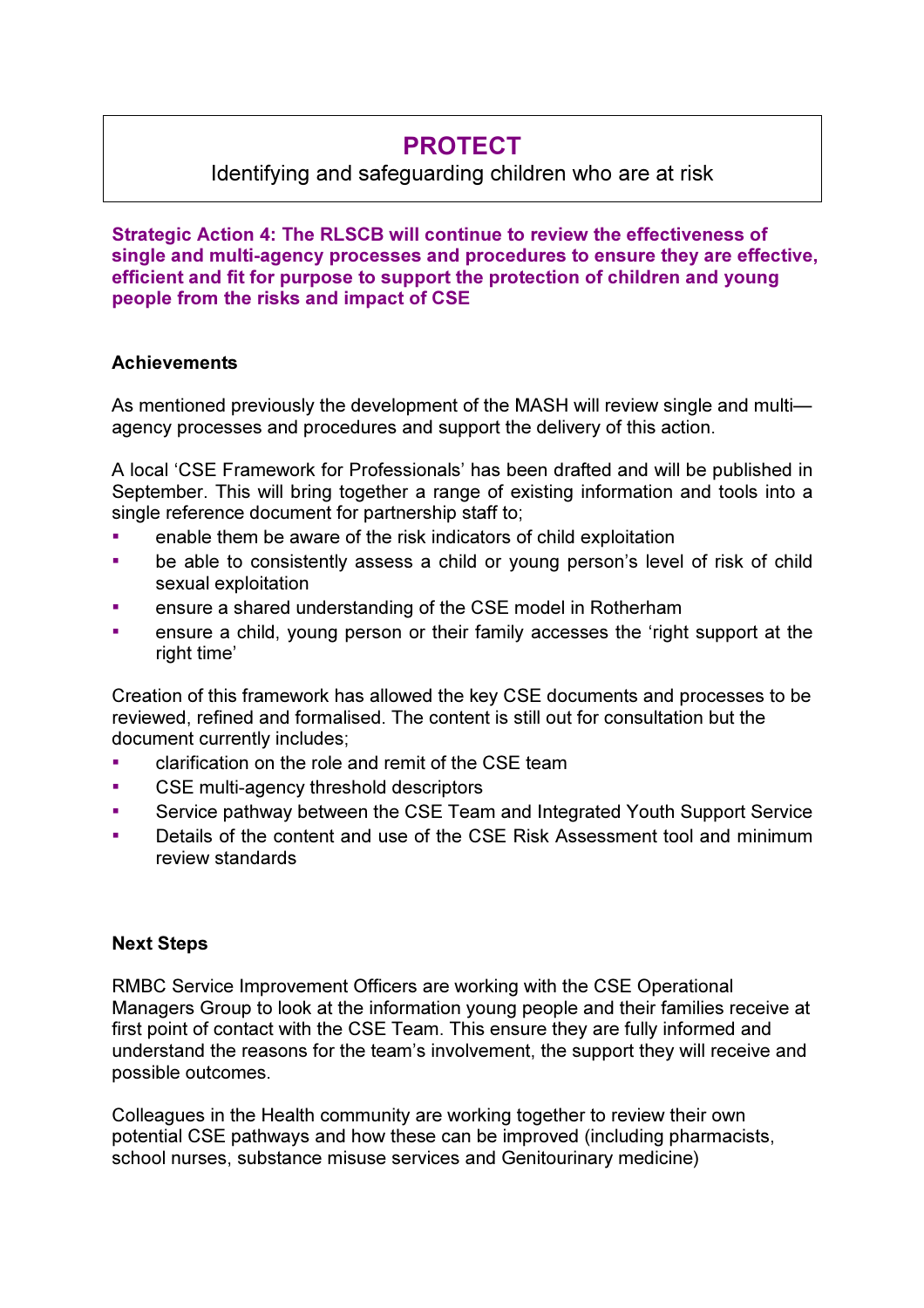Strategic Action 5: We will ensure there is effective protection, support and guidance for victims and potential victims of Child Sexual Exploitation

#### **Achievements**

Communication between police and our youth offending service (YOS) has been further developed by the establishment of twice daily contact between the service and the custody suite (once on Saturdays and bank holidays). This ensures that all young people detained in custody for court are seen and assessed by YOS staff and relevant welfare information and suitable bail/remand conditions advise to court.

The role of the Police Young People's Partnership Officers (PYPPO) has been reviewed and a new specification drawn up between RMBC and the police with explicit reference to CSE. This clarifies police and partner roles and puts in place a system of referral and tasking that is much more aligned to police and CYPS strategies. This will result in a more joint partnership approach to information sessions in schools and, for young people on a caseload, increased time for targeted work and greater understanding of the police's role in their plan.

Young people who repeatedly go missing (MISPERS) are still a focus area and the 'MISPER Officer' at South Yorkshire Police continues to work closely with the CSE team and calls strategy meetings for any MISPERS going missing three times in 28 days.

#### Next Steps

There will be a review of preventative and protective CSE support for children in commissioned placements to ensure our looked after children living outside of the borough receive the same level of support regardless of placement type.

Barnardos will be working with partners and young people to agree how to promote accessibility and develop self referral pathways for young people.

Partners will be working together to establish the short and longer term support needs of victims and undertaking commissioning processes to ensure appropriate services are in place.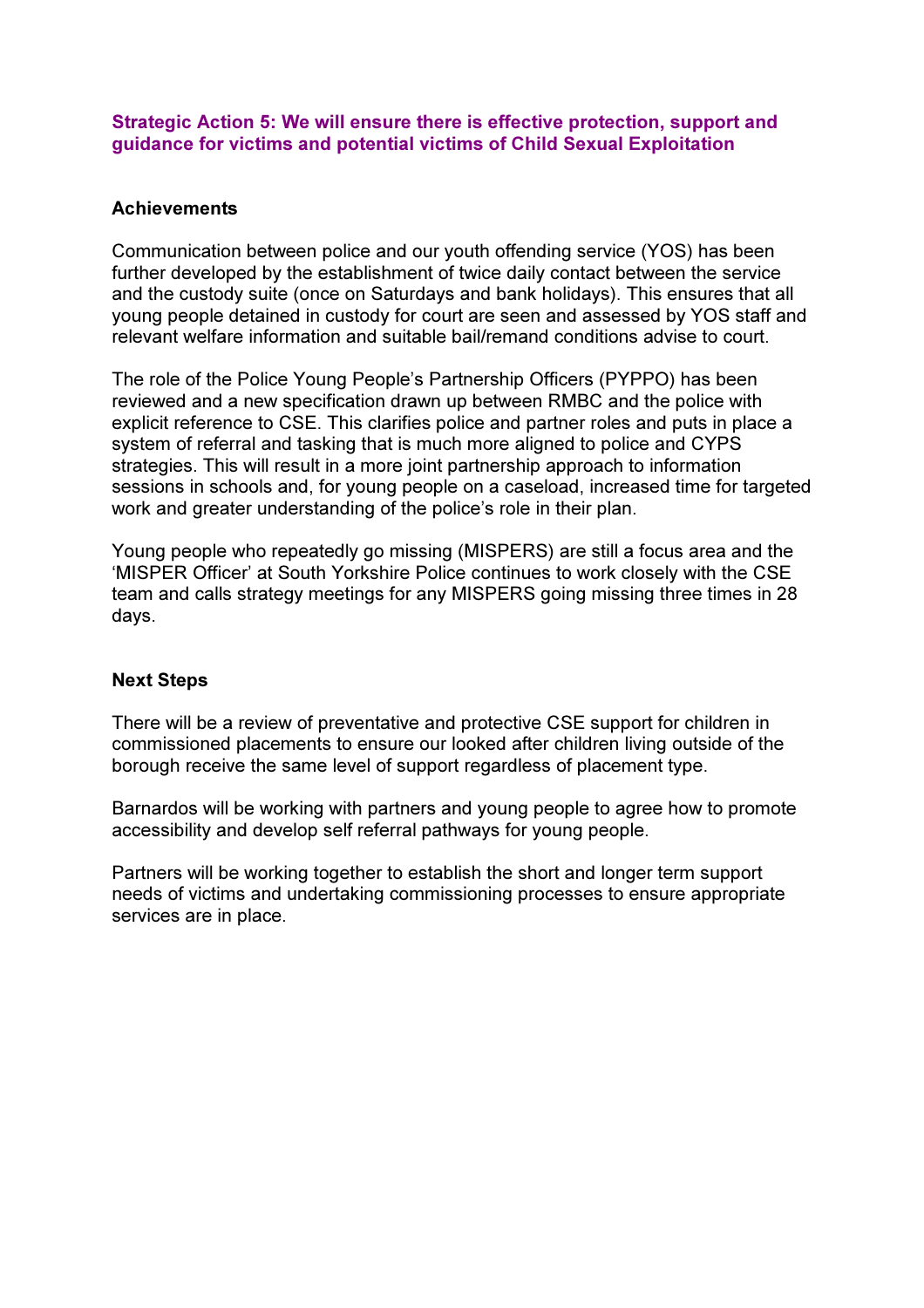| <b>Data Summary - PROTECT</b>                                                                                     |                               |         |                                       |
|-------------------------------------------------------------------------------------------------------------------|-------------------------------|---------|---------------------------------------|
| <b>MEASURE</b>                                                                                                    | 2012/13                       | 2013/14 | $2014/15$ 1st<br>Qtr<br>(end of June) |
| <b>CSE Team Workload</b>                                                                                          |                               |         |                                       |
| Cases currently open to social care CSE Team (as at<br>end of reporting period)                                   | 69                            | 51      | 47                                    |
| Number of the above who are boys<br>(as at end of reporting period)                                               |                               | 6       | 5                                     |
| Cases open to CSE Team parenting officer<br>(as at end of reporting period)                                       | Was included in<br>open cases | 5       | 5                                     |
| Number of other open cases the CSE Team also<br>co-work or support<br>(as at end of reporting period)             | Not measured                  | 51      | 44                                    |
| Number of contacts made to social services<br>regarding CSE                                                       | 437                           | 161     | 65                                    |
| Number of children the above contacts relate to                                                                   | 212                           | 146     | 64                                    |
| Number of contacts leading to a referral                                                                          | 129                           | 146     | 18                                    |
| Number of children the above referrals relate to                                                                  | 119                           | 84      | 18                                    |
| Number of Social Care Assessments completed by<br>the CSE Team                                                    | 17                            | 89      | 17                                    |
| <b>Barnardos (started Dec 13)</b>                                                                                 |                               |         |                                       |
| Number of cases currently open to Barnardo's<br>outreach work (Rotherham only)<br>(as at end of reporting period) | n/a                           | 10      | 10                                    |
| New Referrals (Barnardo's)                                                                                        | n/a                           | 15      | 4                                     |
| Closed cases (Barnardo's)                                                                                         | n/a                           | 4       | 3                                     |
| <b>Runaways/Missing</b>                                                                                           |                               |         |                                       |
| Number of reported incidences of children running<br>away from home or care                                       | 338                           | 279     | 73                                    |
| Number of children the above runaway incidences<br>relate to                                                      | 121                           | 125     | 14                                    |
| Safe@Last                                                                                                         |                               |         |                                       |
| Referrals to Safe@Last                                                                                            |                               | 230     | 171<br>end of May                     |
| Number of children in the above referrals to<br>Safe@Last                                                         |                               | 87      | 79<br>end of May                      |
| Return interviews following 'runaway'                                                                             |                               | 36      | 19<br>end of May                      |
| Safe@last follow up visits                                                                                        |                               | 166     | 52<br>end of May                      |
| Number of children involved in the above follow up<br>visits                                                      |                               | 39      | 77<br>end of May                      |
| <b>GROW INVOLVE</b>                                                                                               |                               |         |                                       |
| Young People referred to the project                                                                              | Projects                      | 5       | 8                                     |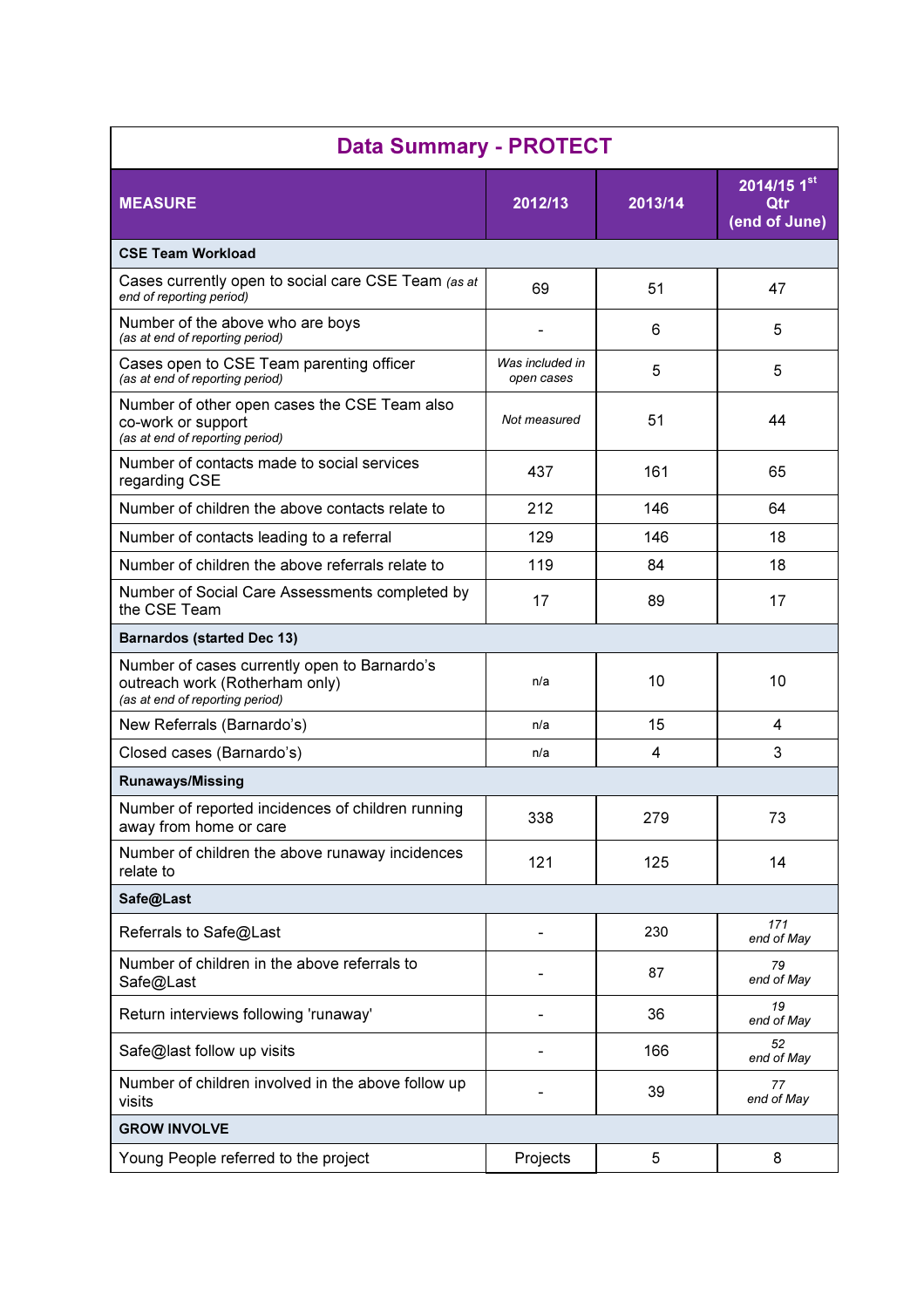| <b>Data Summary - PROTECT</b>                                               |                       |          |                                                     |
|-----------------------------------------------------------------------------|-----------------------|----------|-----------------------------------------------------|
| <b>MEASURE</b>                                                              | 2012/13               | 2013/14  | 2014/15 $1^{\rm st}$<br><b>Qtr</b><br>(end of June) |
| Young people engaged in the project                                         | were not              | 5        | 8                                                   |
| Young People currently receiving support<br>(as at end of reporting period) | running in<br>2012/13 | 23       | 22                                                  |
| Families referred to the project                                            |                       | O        |                                                     |
| Families engaged in the project                                             |                       | $\Omega$ |                                                     |
| Families currently receiving support<br>(as at end of reporting period)     |                       | 5        |                                                     |

The contents of the data and performances will continue to be developed and therefore measures may change/expand in the future.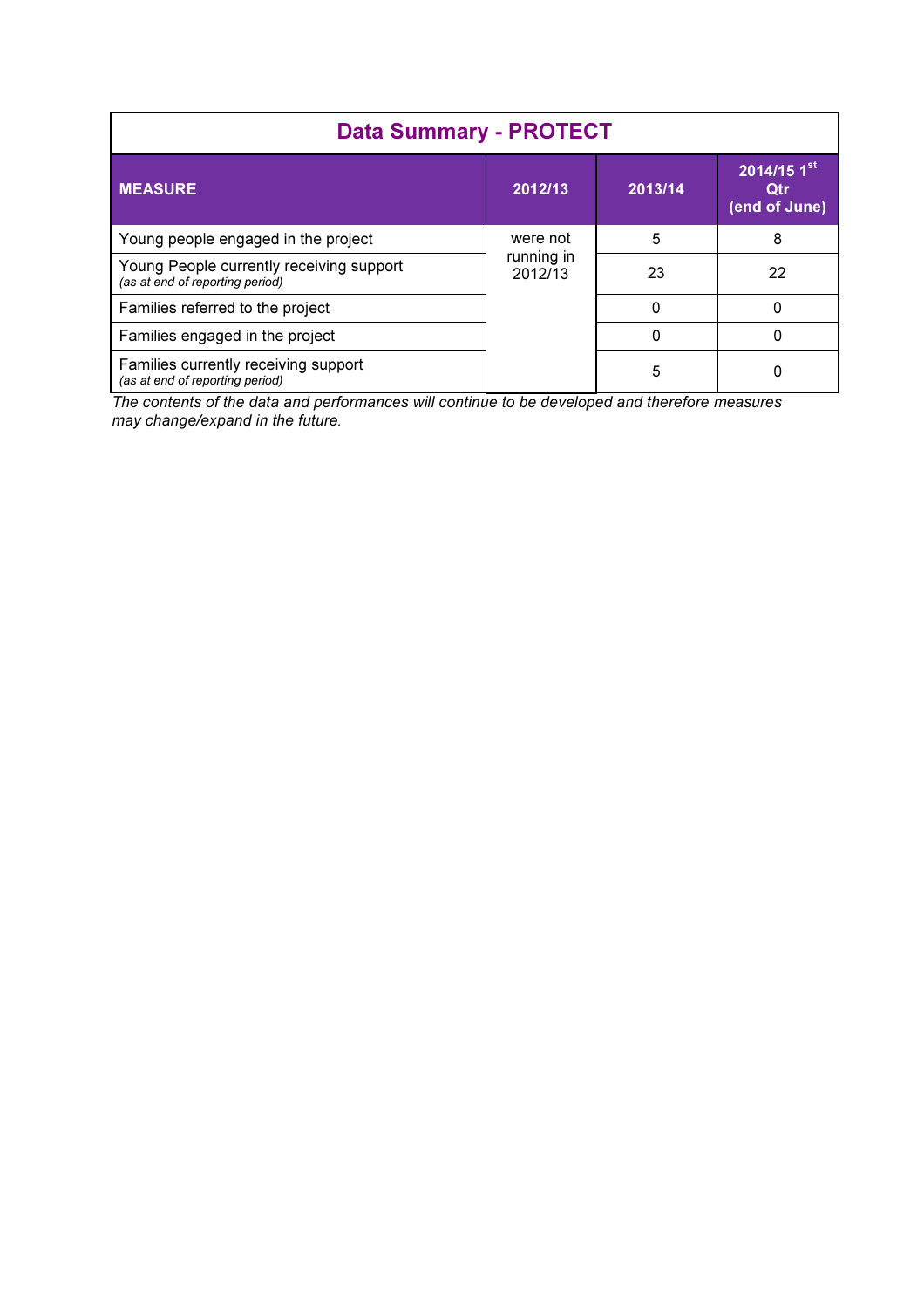# PURSUE

Identifying offenders, disrupting and stopping their activity

## Strategic Action 6: The RLSCB will work together to proactively identify and disrupt places of CSE activity

### **Achievements**

The monthly tactical team briefing document allows members of the Operational Manager's group to share and review any new information and intelligence enabling Police, the CSE Team and parners to respond appropriately.

As previously reported to members in addition to case level work Rotherham Police are also involved in a number of on-going live operations, some of which are being led by neighbouring authorities.

A summary of ongoing operations as at the end of June is shared below, however further details of live investigations are confidential:

- Operation Connect An intelligence operation in relation to CSE related reports around a specific local hotel.
- Operation Makesafe this is an ongoing national operation in relation to hotels and gives training to hotel staff to help them identify incidents of CSE
- Operation Notorise National Child Exploitation and Online Protection Centre operation that South Yorkshire Police became involved in. The final two warrants that were allocated to South Yorkshire Police have been executed.
- Operation Cuttlefish This is a High Risk missing person operation who was found safe and well in Ireland and has returned to the Rotherham area. Extradition proceedings are ongoing in relation to the male who took her to Ireland. The file is currently with Crown Prosecution Service for consideration of charges, but this may be affected as the victim has indicated that she wishes to withdraw her complaints.

## Next Steps

The CSE Police intelligence officer is currently organising awareness sessions for agency representatives to improve awareness on best practice in submitting intelligence to initiate or support ongoing investigations.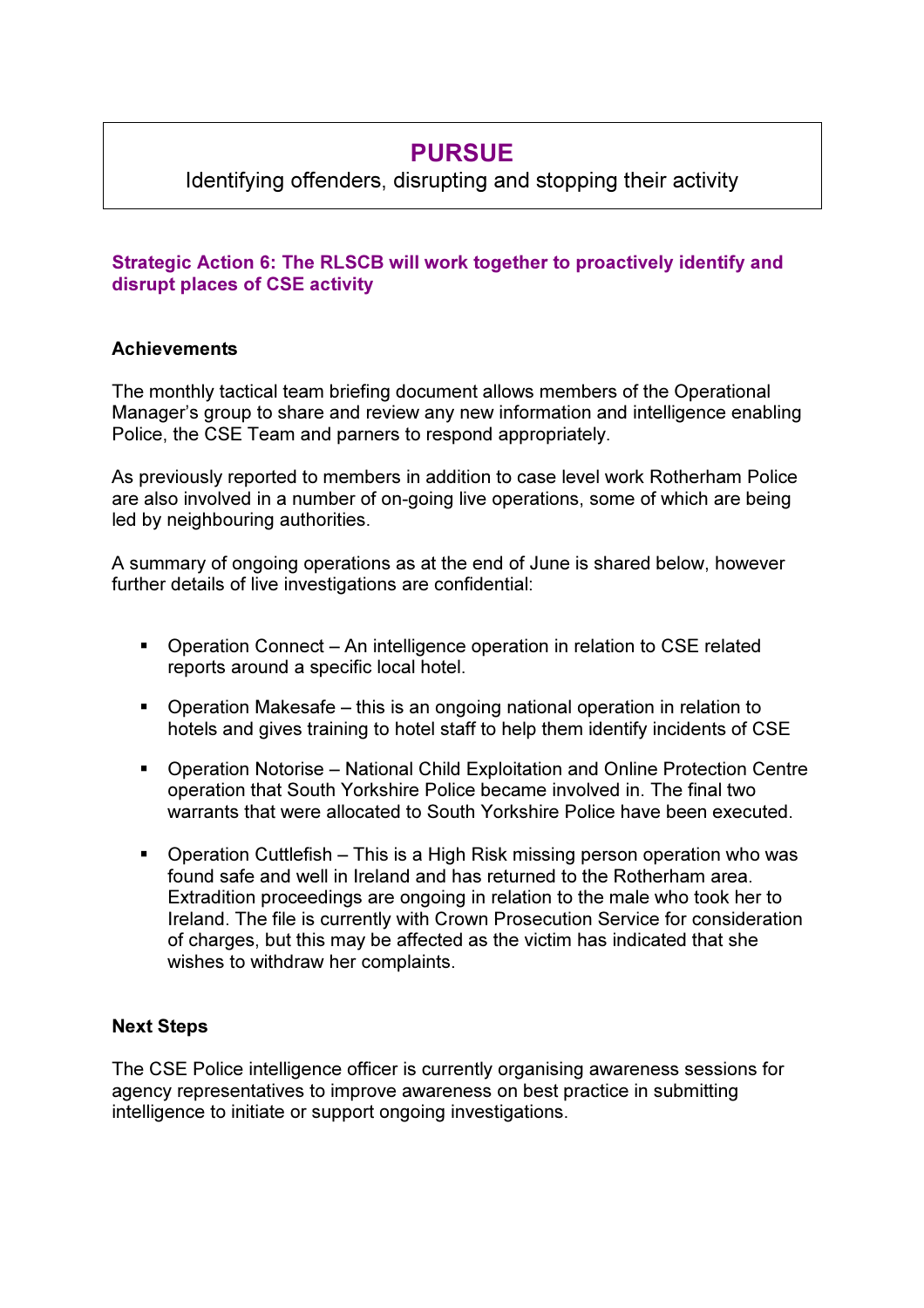#### Strategic Action 7: We will ensure perpetrators are brought to justice

#### **Achievements**

Probation services have lead a piece of multi-agency work to establish specific strategies and protocols to manage perpetrators or suspected perpetrators of CSE inline with new national arrangements.

#### Next Steps

Discussions have taken place with universities and national research funding organisations however we still are working towards establishing a full research project to understand the motivation and behaviour of perpetrators and to identify common indicators of persons likely to commit CSE. Probation Service and Integrated Youth Support Services have met to look at next steps for this and it has been agreed that Youth Offending Service will lead on commissioning a local piece of work to be tendered for local intervention.

## Data Summary - PURSUE

Please note that following the appointment of a police analyst the 'Pursue' data set was reviewed, quality assured and completely revised at the end of 2013/14. Robust collection systems specifically for CSE data were not in place prior to this review therefore retrospective data is not available for

| comparison                                                                                                     |                       |                                                |
|----------------------------------------------------------------------------------------------------------------|-----------------------|------------------------------------------------|
| <b>MEASURE</b>                                                                                                 | 2013/14               | $2014/15$ 1 <sup>st</sup> Qtr<br>(end of June) |
| <b>CSE Team</b>                                                                                                |                       |                                                |
| Current High Risk Children / Young People (as at end of reporting period)                                      | $6*$                  | 6                                              |
| Current Open Referrals on Case Administration and Tracking System<br>(CATS)<br>(as at end of reporting period) | 44                    | 54                                             |
| New Referrals on CATS                                                                                          | 34                    | 30                                             |
| GAAP Meetings held (to review progress of cases)                                                               | 3                     | 1                                              |
| Referrals completed/finalised                                                                                  | 105                   | 79                                             |
| Arrests                                                                                                        | 23                    | 12                                             |
| Interviews under caution                                                                                       | 41                    | 15                                             |
| Victim / Witness interviews                                                                                    | 35                    | 5                                              |
| Forensic submissions                                                                                           | 13<br>(last qtr only) | 13                                             |
| Currently on police bail (as at end of reporting period)                                                       | 3                     | 18                                             |
| Currently on remand (as at end of reporting period)                                                            | 1                     | 1                                              |
| Charged with on offence                                                                                        | 5                     | 4                                              |
| Prosecutions                                                                                                   | 5                     | $\overline{2}$                                 |
| Abduction notices served                                                                                       | 17                    | 11                                             |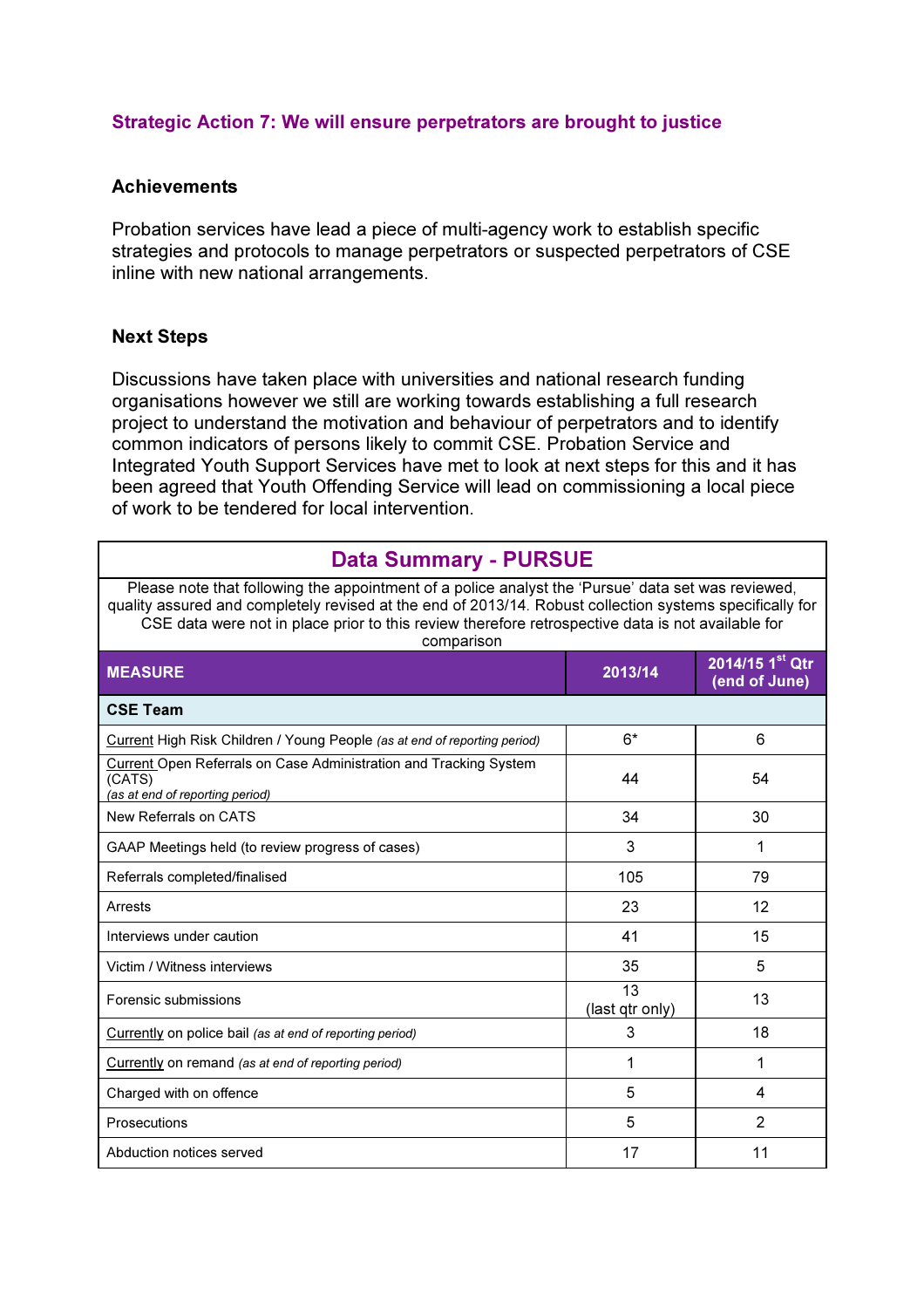| <b>Data Summary - PURSUE</b>                                                                                                                                                                                                                                                                                                      |                       |                             |
|-----------------------------------------------------------------------------------------------------------------------------------------------------------------------------------------------------------------------------------------------------------------------------------------------------------------------------------|-----------------------|-----------------------------|
| Please note that following the appointment of a police analyst the 'Pursue' data set was reviewed,<br>quality assured and completely revised at the end of 2013/14. Robust collection systems specifically for<br>CSE data were not in place prior to this review therefore retrospective data is not available for<br>comparison |                       |                             |
| <b>MEASURE</b>                                                                                                                                                                                                                                                                                                                    | 2013/14               | 2014/15 1 <sup>st</sup> Qtr |
| Joint visits                                                                                                                                                                                                                                                                                                                      | 32                    | 16                          |
| <b>Risk Assessments</b>                                                                                                                                                                                                                                                                                                           | 37                    | 27                          |
| Joint Investigations                                                                                                                                                                                                                                                                                                              | 13<br>(last qtr only) | 7                           |
| MISPER Incidents at Risk of CSE                                                                                                                                                                                                                                                                                                   | 66<br>(last qtr only) | 82                          |
| High Risk CSE Misper Incidents                                                                                                                                                                                                                                                                                                    | 2<br>(last qtr only)  | 0                           |
| <b>Police</b>                                                                                                                                                                                                                                                                                                                     |                       |                             |
| <b>Recorded Crimes</b>                                                                                                                                                                                                                                                                                                            | 15<br>(last qtr only) | 9                           |
| <b>Total Positive Outcomes</b>                                                                                                                                                                                                                                                                                                    | (last qtr only)       | 4                           |
| <b>Total Charge summons</b>                                                                                                                                                                                                                                                                                                       | 5<br>(last qtr only)  | 3                           |
| <b>Total Other outcomes</b>                                                                                                                                                                                                                                                                                                       | (last qtr only)       | 1                           |
| Outcome Rate                                                                                                                                                                                                                                                                                                                      | 33%                   | 44%                         |

The contents of the data and performances will continue to be developed and therefore measures may change/expand in the future.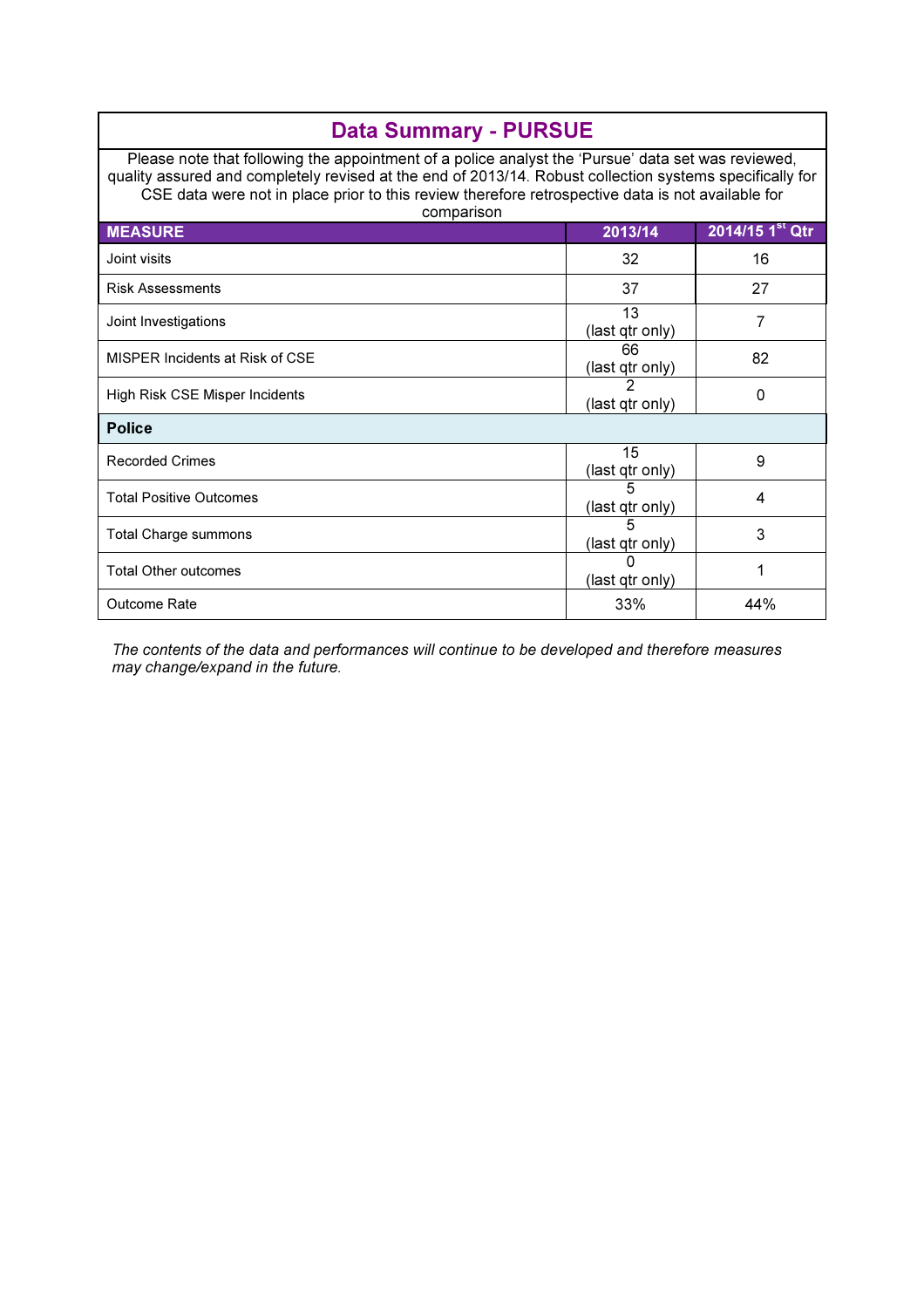### 8. Finance

#### Summary of Direct Costs of Partner Financial Contributions in support of CSE Services in Rotherham

| Services with identifiable direct costs           | <b>ACTUAL</b> | <b>PROPOSED</b> |
|---------------------------------------------------|---------------|-----------------|
|                                                   | 2013/14       | 2014/15         |
| Rotherham MBC - Child Sexual Exploitation Team    | 274           | 276             |
| Rotherham MBC - Integrated Youth Support Service* | 810           | 759             |
| South Yorkshire Police*                           | 1,190         | 1,305           |
| <b>Rotherham Foundation Trust</b>                 |               |                 |
| Rotherham, Doncaster and South Humber (RDASH) NHS |               | 12              |
| <b>Foundation Trust*</b>                          |               |                 |
| <b>TOTAL</b>                                      | 2.276         | 2,352           |

\*These costs are a best estimate of the direct cost and proposed costs of services directly supporting Rotherham CSE

Other Indirect Contributions in support of CSE Service

for which it is not possible to determine exact costs as they are part of a wider team and service

| Rotherham<br>Hospital                                            | Assessing all elements of potential risks posed to children/young people<br>who access SARC or Children's Independent Sexual Violence Advocate<br>Foundation Trust (ISVA) services and putting preventative actions in place as a result. There<br>is representation and commitment from the Trust at both the CSE Sub<br>Group and Multi Agency Operational Managers Group.                                                                                                                                |
|------------------------------------------------------------------|-------------------------------------------------------------------------------------------------------------------------------------------------------------------------------------------------------------------------------------------------------------------------------------------------------------------------------------------------------------------------------------------------------------------------------------------------------------------------------------------------------------|
|                                                                  | SARC Operational staff work closely with the CSE Team and the<br>Children's Independent Sexual Violence Advisor is a member of the Group<br>Assessment and Progress meetings where discussions are held on high<br>risk cases and any cases where there are concerns that the level of risk is<br>increasing.                                                                                                                                                                                               |
| <b>NHS England</b>                                               | NHS England does not offer direct financial support to Local Safeguarding<br>Boards, but does offer other forms of support. NHS England is well<br>represented and involved within the CSE and children's safeguarding<br>agenda both locally and regionally. The Director of Nursing & Quality is the<br>health representative on the SY CSE Group, the Assistant Director of<br>Nursing represents NHS England on the CSE Sub Group and the Patient<br>Experience Manager represents NHS England on RSCB. |
|                                                                  | In addition the South Yorkshire & Bassetlaw Safeguarding Forum which<br>brings together Designated Nurses/ Dr's and CSE is a standing agenda<br>item for this meeting.                                                                                                                                                                                                                                                                                                                                      |
|                                                                  | The above involvement ensures an increased awareness in relation to<br>CSE issues and enables the messages to get out to frontline staff. It is also<br>a vehicle for carrying out pieces of work across the SY footprint and<br>sharing good practice.                                                                                                                                                                                                                                                     |
| <b>NHS Rotherham</b><br>Clinical<br>Commissioning<br>Group (CCG) | NHS Rotherham Clinical Commissioning Group (CCG) is committed to<br>supporting the Child Sexual Exploitation (CSE) agenda from the<br>perspective of a commissioner of health services. Rotherham CCG<br>includes CSE within its contracts with providers, embedded within the<br>training requirements of the safeguarding standards, which are monitored                                                                                                                                                  |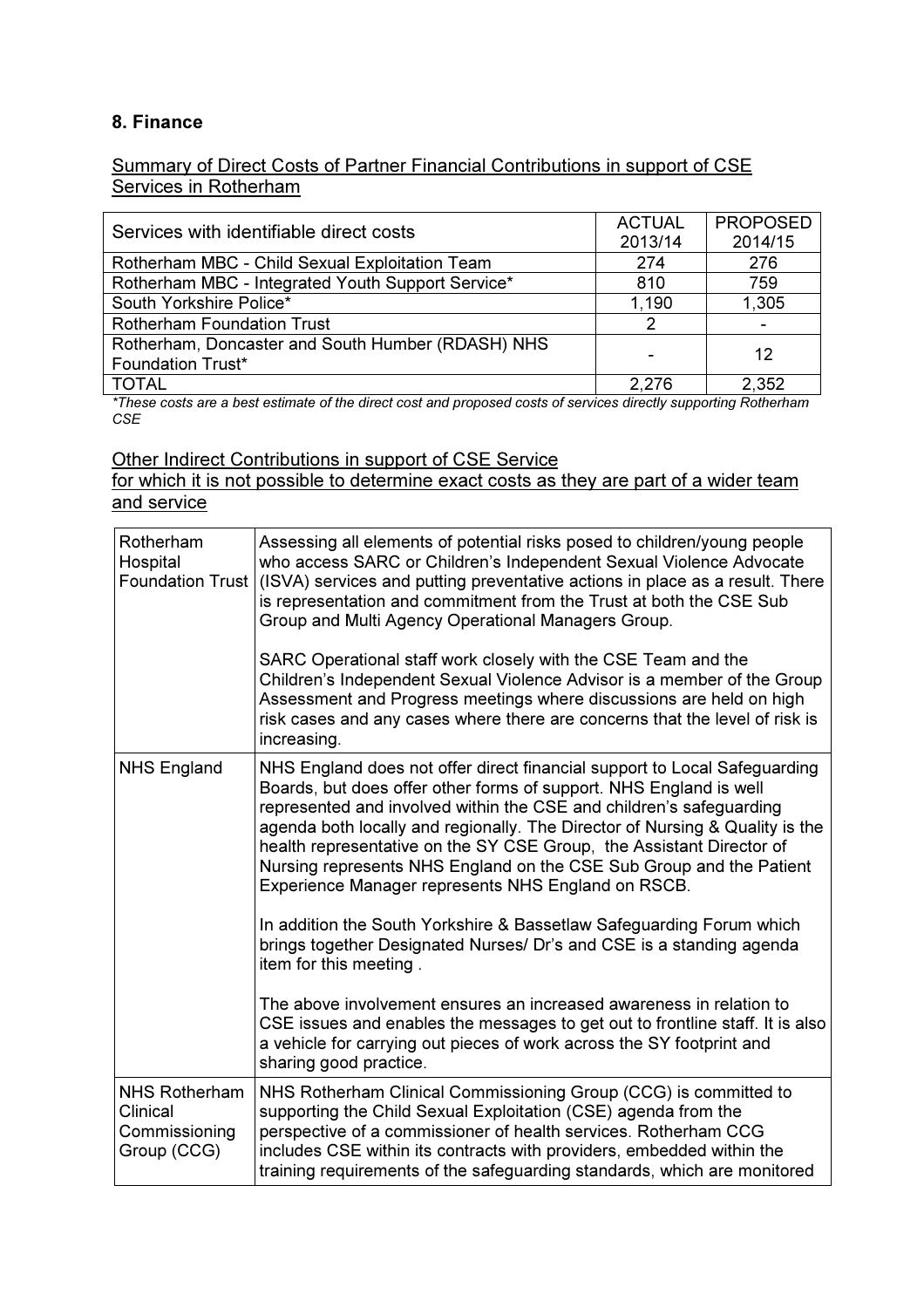| via the contract review process. Senior CCG staff have attended multi-<br>agency CSE awareness sessions and a SYP event. The CCG Chief Nurse<br>attends the CSE sub group and the CCG Head of Safeguarding attends<br>the CSE Silver Group. The CCG Chief Nurse, Head of Safeguarding and<br>Named GPs attend the Rotherham Safeguarding Boards (RLSCB &<br>RSAB).                                                                                                                                                                                                                                                                             |
|------------------------------------------------------------------------------------------------------------------------------------------------------------------------------------------------------------------------------------------------------------------------------------------------------------------------------------------------------------------------------------------------------------------------------------------------------------------------------------------------------------------------------------------------------------------------------------------------------------------------------------------------|
| The CCG together with other safeguarding professional across South<br>Yorkshire and Bassetlaw have developed a GP Safeguarding Vulnerable<br>People Policy which has been circulated to GP practices, this includes the<br>Child Sexual Exploitation Warning Signs Vulnerabilities Check List.                                                                                                                                                                                                                                                                                                                                                 |
| During May 2014 Rotherham CCG organised and facilitated an away day<br>for all Rotherham senior safeguarding professionals, the CSE action plan<br>was updated as part of this event and a short term, task and finish group<br>set up to identify health service gaps in relation to CSE. In November 2014<br>a Protected Learning Time event for GP practice staff is dedicated to<br>safeguarding and includes CSE as one of the topics to be covered.<br>Rotherham CCG, together with NHS England and other safeguarding<br>professional across South Yorkshire and Bassetlaw, are facilitating a<br>National CSE event in September 2014. |

#### 9. Risks and Uncertainties

CSE, has had extensive national media attention. Rotherham has featured in this from both positive and negative perspectives.

Ofsted have introduced a new framework for inspection. There will be a strand of this inspection looking at CSE. In addition, HMIC have undertaken a follow-up inspection to their recent thematic CSE review of South Yorkshire Police and we await the findings.

The Independent Inquiry report has been published and has attracted national and international interest. The Home Affairs and also Department of Communities Select Committees have already received evidence from the Strategic Director of Children and Young People's Services and the Chief Executive. There will also be a Corporate Governance Inspection as a result of the report findings.

## 10. Policy and Performance Agenda Implications

Keeping children and young people safe and therefore the eradication of CSE is one of the highest priorities in the key strategies of the Council, the Rotherham Local Safeguarding Children's Board (RLSCB), the Safer Rotherham Partnership and the Police and Crime Commissioner.

There remains no national performance framework for CSE. In its absence the local multi-agency Performance Framework which accompanies the CSE Strategy and Action Plan will continue to develop to ensure that accurate, timely and meaningful